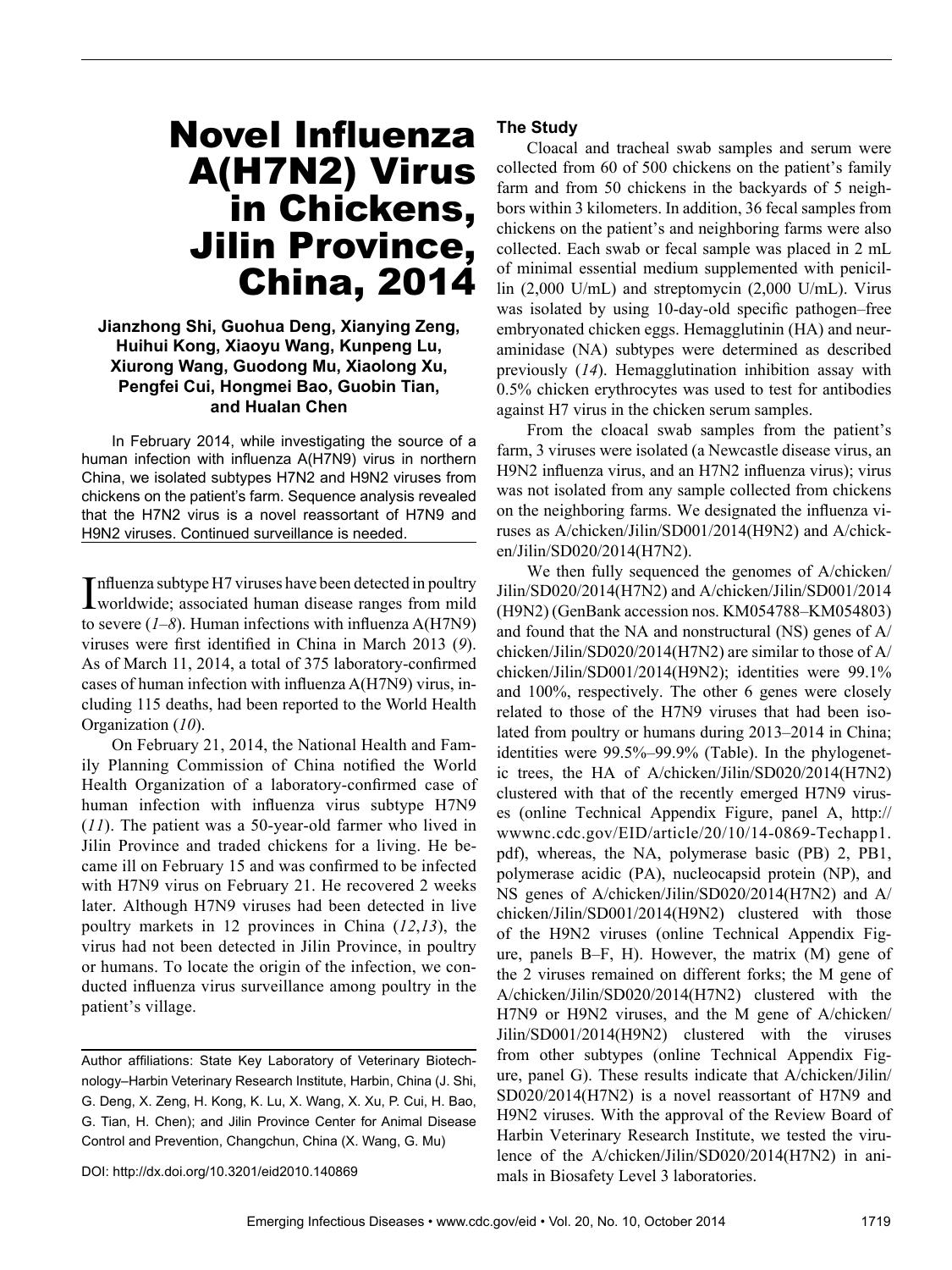#### **DISPATCHES**

| Table. Homology among influenza viruses closely related to avian |
|------------------------------------------------------------------|
| influenza virus A/chicken/Jilin/SD020/2014(H7N2) from Jilin,     |
| China, 2014*                                                     |

| Gene                                                                                                                                   | <b>Virus</b>                        | $\%$<br>Homology, |  |
|----------------------------------------------------------------------------------------------------------------------------------------|-------------------------------------|-------------------|--|
| HA                                                                                                                                     | A/chicken/Zhejiang/S4135/2013(H7N9) | 99.6              |  |
| <b>NA</b>                                                                                                                              | A/chicken/Jilin/SD001/2014(H9N2)    | 99.1              |  |
| PB <sub>2</sub>                                                                                                                        | A/chicken/Zhejiang/S4135/2013(H7N9) | 99.9              |  |
| PB <sub>1</sub>                                                                                                                        | A/chicken/Zhejiang/S4135/2013(H7N9) | 99.5              |  |
| <b>PA</b>                                                                                                                              | A/chicken/Hunan/SD015/2014(H7N9)    | 99.7              |  |
| <b>NP</b>                                                                                                                              | A/Shanghai/02/2013(H7N9)            | 99.8              |  |
| м                                                                                                                                      | A/Shanghai/5190T/2013(H7N9)         | 99.7              |  |
| <b>NS</b>                                                                                                                              | A/chicken/Jilin/SD001/2014(H9N2)    | 100               |  |
| *HA, hemagglutinin; NA, neuraminidase; NP, nucleoprotein; M, matrix; NS,<br>nonstructural; PA, polymerase basic; PB, polymerase basic. |                                     |                   |  |

Similar to the H7N9 viruses (*12*,*13*), A/chicken/Jilin/ SD020/2014(H7N2) also has the single basic amino acid arginine in its HA cleavage site. We determined the intravenous pathogenicity index of A/chicken/Jilin/SD020/2014(H7N2) as described previously (*13*). None of the chickens showed signs of disease or died during the 10-day observation period; the intravenous pathogenicity index was 0, indicating that this H7N2 virus in chickens is nonpathogenic.

We inoculated groups of eight 6-week-old female BALB/c mice with  $10^6$  50% egg infectious doses of A/ chicken/Jilin/SD020/2014(H7N2) and 2 H7N9 viruses, A/ pigeon/Shanghai/S1069/2013, and A/Anhui/1/2013. On day 3 postinfection, 3 mice in each group were killed and their organs (nasal turbinates, lungs, spleens, kidneys, and brains) were collected for virus titration. For 14 days, the remaining 5 mice were observed for body weight changes and survival. In the mice, replication of all 3 viruses was detected in the nasal turbinates and lungs but not in other organs (Figure 1, panel A); the titers in lungs of mice infected with H7N2 virus were comparable to those in the lungs of mice infected with the human H7N9 virus A/ Anhui/1/2013 and were significantly higher than those in the lungs of mice infected with the avian H7N9 virus A/ pigeon/Shanghai/S1069/2013 (Figure 1, panel A). The A/ Anhui/1/2013 virus–infected mice showed up to a 30% loss of body weight, and 1 mouse died during the observation period (Figure 1, panels B and C). Although none of the mice infected with the H7N2 virus or A/pigeon/Shanghai/ S1069/2013 virus died during the observation period, loss of body weight was slightly more for the H7N2-infected mice than for the A/pigeon/Shanghai/S1069/2013-infected mice and the control mice (Figure 1, panel B).

We also investigated antibody responses in serum samples from chickens in the patient's village. In 55 of the 60 serum samples collected from the chickens on the patient's family farm, hemagglutination inhibition assay indicated that antibody titers against H7N2 or H7N9 virus ranged from 2 to 1,024. Only 5 of the 50 serum samples collected from the chickens on the patient's neighboring farms had hemagglutination inhibition antibody titers, which ranged from 2 to 128 (Figure 2).



Figure 1. Replication and virulence of avian influenza A virus subtypes H7N2 and H7N9 in mice. A) Virus titers in organs of mice. The data shown are the mean  $\pm$  SD for each group. Because virus was not detected from spleen, kidney, or brain of any mouse, data for these organs are not shown. a, p<0.01 compared with the corresponding value for the A/pigeon/Shanghai/S1069/2013-inoculated group; b, p<0.01 compared with the corresponding value for the A/chicken/Jilin/ SD020/2014(H7N2)-inoculated and A/pigeon/Shanghai/S1069/2013 inoculated groups; c, p<0.05 compared with the corresponding value for the A/pigeon/Shanghai/S1069/2013-inoculated group. The dashed line indicates the lower limit of detection. NT, nasal turbinates. B) Percentages of body weight changes of mice. C) Percentages of mice that survived. CK/JL (H7N2), A/chicken/Jilin/SD020/2014(H7N2); PG/S 1069, A/pigeon/Shanghai/S1069/2013; AH/1, A/Anhui/1/2013;  $EID<sub>50</sub>$ , 50% egg infectious dose.

#### **Conclusions**

The H7N2 influenza virus isolated from a chicken in Jilin Province in northern China was a novel reassortant that derived its HA, PB2, PB1, PA, NP, and M genes from the H7N9 virus that emerged in China in 2013. Although we did not find any H7N9 viruses in chickens during this investigation,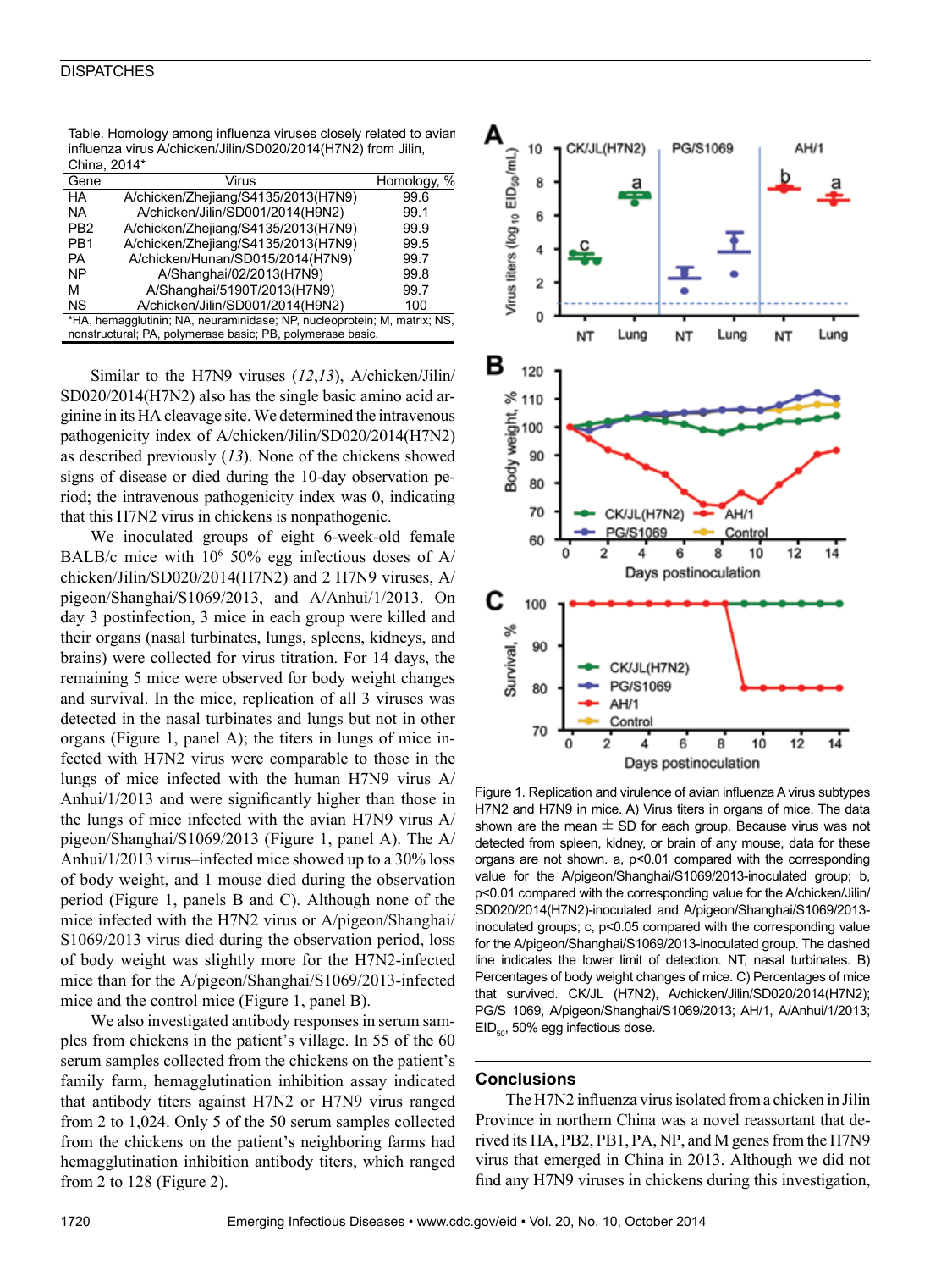

Figure 2. Antibody titers in chicken serum against H7 influenza viruses. The hemagglutination inhibition (HI) antibody titers of the serum against the H7N2 virus A/ chicken/Jilin/SD020/2014(H7N2) (A) and the H7N9 virus A/pigeon/ Shanghai/S1069/2013 (B) were determined with 0.5% (vol/vol) chicken erythrocytes. Each bar represents the hemagglutination inhibition antibody value of an individual serum sample**.** Dashed lines indicate limit of detection.

the fact that the owner of the chickens was infected with an H7N9 virus indicates that H7N9 viruses might have circulated among these chickens. The NA and NS genes of the novel H7N2 virus are closely related to those of the H9N2 virus that was isolated from chickens on the same farm, providing direct evidence that H7N9 viruses continue to evolve and reassort with H9N2 viruses in poultry in China.

H7N9 isolates from humans replicate much more efficiently and are more lethal in mice than are H7N9 isolates from birds (*13*). The mutation of glutamic acid to lysine at position 627(E627K) in PB2 contributes to this difference (*15*). The H7N2 virus does not have the PB2 627K mutation, but its replication in the lungs of mice is comparable to that of human H7N9 virus and significantly higher than that of avian H7N9 virus. These findings suggest that the continued circulation of H7 viruses in nature will enable them to acquire more mutations or new gene constellations that might increase their virulence in animals or humans.

The nonpathogenic nature of H7 viruses in poultry enables them to replicate silently in birds. The high positive ratio of antibody against H7 viruses detected by hemagglutination assay and the huge diversity of antibody levels among chickens from the H7N9 patient's farm demonstrate that the H7 viruses might have been introduced and circulated in these birds for several weeks before they were detected. These findings highlight the challenges of trying to

eradicate low pathogenicity influenza subtype H7 viruses from nature and the need for continued surveillance and monitoring of H7 viruses in poultry in China.

This study was supported by the Ministry of Science and Technology (KJYJ-2013-01-01,KJYJ-2013-01-01-02, and 2012 ZX10004214), and by the China Agriculture Research System (CARS-42-G08), and by Ningxia Science and Technology Department (2013ZZN30).

Dr Shi is a veterinary epidemiologist at the Harbin Veterinary Research Institute, Chinese Academy of Agricultural Sciences, China. His research focuses on the surveillance, diagnostic, and molecular epidemiology of avian influenza viruses.

#### **References**

- 1 Capua I, Mutinelli F, Pozza MD, Donatelli I, Puzelli S, Cancellotti FM. The 1999–2000 avian influenza (H7N1) epidemic in Italy: veterinary and human health implications. Acta Trop. 2002;83:7–11. http://dx.doi.org/10.1016/S0001-706X(02)00057-8
- 2. Du Ry van Beest Holle M, Meijer A, Koopmans M, de Jager CM. Human-to-human transmission of avian influenza A/H7N7, The Netherlands, 2003. Euro surveillance: 2005 10:264–8.
- 3. Koopmans M, Wilbrink B, Conyn M, Natrop G, van der Nat H, Vennema H, et al. Transmission of H7N7 avian influenza A virus to human beings during a large outbreak in commercial poultry farms in the Netherlands. Lancet. 2004;363:587–93. http://dx.doi. org/10.1016/S0140-6736(04)15589-X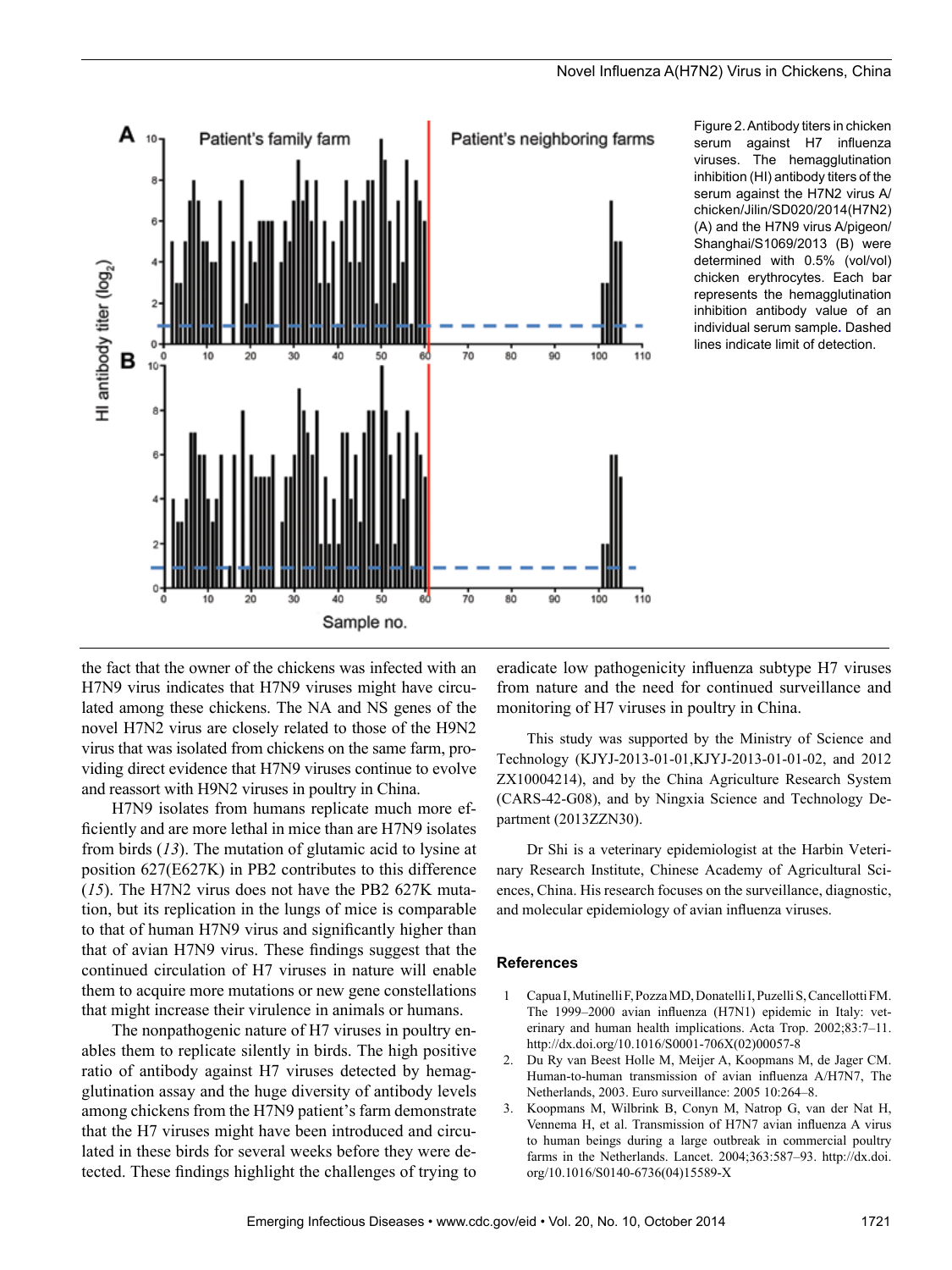#### **DISPATCHES**

- 4. Nguyen-Van-Tam JS, Nair P, Acheson P, Baker A, Barker M, Bracebridge S, et al. Outbreak of low pathogenicity H7N3 avian influenza in UK, including associated case of human conjunctivitis. Euro Surveill. 2006;11:E060504 2.
- 5. Skowronski DM, Tweed SA, Petric M, Booth T, Li Y, Tam T. Human illness and isolation of low-pathogenicity avian influenza virus of the H7N3 subtype in British Columbia, Canada. J Infect Dis. 2006;193:899–900. http://dx.doi.org/10.1086/500219
- 6. Tweed SA, Skowronski DM, David ST, Larder A, Petric M, Lees W, et al. Human illness from avian influenza H7N3, British Columbia. Emerg Infect Dis. 2004;10:2196–9. http://dx.doi. org/10.3201/eid1012.040961
- 7. Abbott A. Human fatality adds fresh impetus to fight against bird flu. Nature. 2003;423:5. http://dx.doi.org/10.1038/423005b
- 8. Belser JA, Blixt O, Chen LM, Pappas C, Maines TR, Van Hoeven N, et al. Contemporary North American influenza H7 viruses possess human receptor specificity: implications for virus transmissibility. Proc Natl Acad Sci U S A. 2008;105:7558–63. http://dx.doi.org/ 10.1073/pnas.0801259105
- 9. World Health Organization. Human infection with influenza A(H7N9) virus in China; 31 March 2013 [cited 2014 May 18]. http://www.who.int/csr/don/2013\_04\_01/en/
- 10 World Health Organization. WHO risk assessment of human infection with avian influenza A(H7N9) virus; 11 April 2014 [cited 2014 May 18]. http://www.who.int/influenza/human\_animal\_interface/

influenza\_h7n9/140225\_H7N9RA\_for\_web\_20140306FM.pdf? ua=1.pdf

- 11. World Health Organization. Human infection with avian influenza A(H7N9) virus––update; 21 February 2014 [cited 2014 May 18]. http://www.who.int/csr/don/2014\_02\_24/en/
- 12. Shi J, Deng G, Liu P, Zhou J, Guan L, Li W, et al. Isolation and characterization of H7N9 viruses from live poultry markets implication of the source of current H7N9 infection in humans. Chinese Science Bulletin. 2013;58:1857–63. http://dx.doi. org/10.1007/s11434-013-5873-4
- 13. Zhang Q, Shi J, Deng G, Guo J, Zeng X, He X, et al. H7N9 influenza viruses are transmissible in ferrets by respiratory droplet. Science. 2013;341:410–4. http://dx.doi.org/10.1126/science.1240532
- 14. World Health Organization. WHO manual on animal influenza diagnosis and surveillance.2002 [cited 2014 May 18]. http://www.who.int/ csr/resources/publications/influenza/en/whocdscsrncs20025rev.pdf
- 15. Zhang H, Li X, Guo J, Li L, Chang C, Li Y, et al. The PB2 E627K mutation contributes to the high polymerase activity and enhanced replication of H7N9 influenza virus. J Gen Virol. 2014;95:779–86. http://dx.doi.org/10.1099/vir.0.061721-0

Address for correspondence: Hualan Chen, Harbin Veterinary Research Institute, Chinese Academy of Agricultural Sciences, 427 Maduan S, Harbin 150001, People's Republic of China; email: chenhualan@caas.cn

| Full text free online at www.cdc.gov/eid                                                                    | <b>UPDATE MY ADDRESS</b>                                                                              |  |  |
|-------------------------------------------------------------------------------------------------------------|-------------------------------------------------------------------------------------------------------|--|--|
| The print journal is available at no charge to public health professionals.<br><b>EMERGING</b>              |                                                                                                       |  |  |
| <b>INFECTIOUS DISEASES®</b><br>Yes, I still want the journal.<br>Please send it to me at the address below. | Change of<br><b>Address</b>                                                                           |  |  |
| Number on mailing label:                                                                                    | Return:                                                                                               |  |  |
|                                                                                                             | Email:<br>eideditor@cdc.gov                                                                           |  |  |
| Name:                                                                                                       | Fax: 404-639-1954                                                                                     |  |  |
|                                                                                                             | or mail to:                                                                                           |  |  |
| Full mailing address (block letters)                                                                        | <b>EID Editor</b><br><b>CDC/NCID/MS D61</b><br>1600 Clifton Rd, NE<br>Atlanta, GA 30333<br><b>USA</b> |  |  |
|                                                                                                             |                                                                                                       |  |  |
|                                                                                                             |                                                                                                       |  |  |